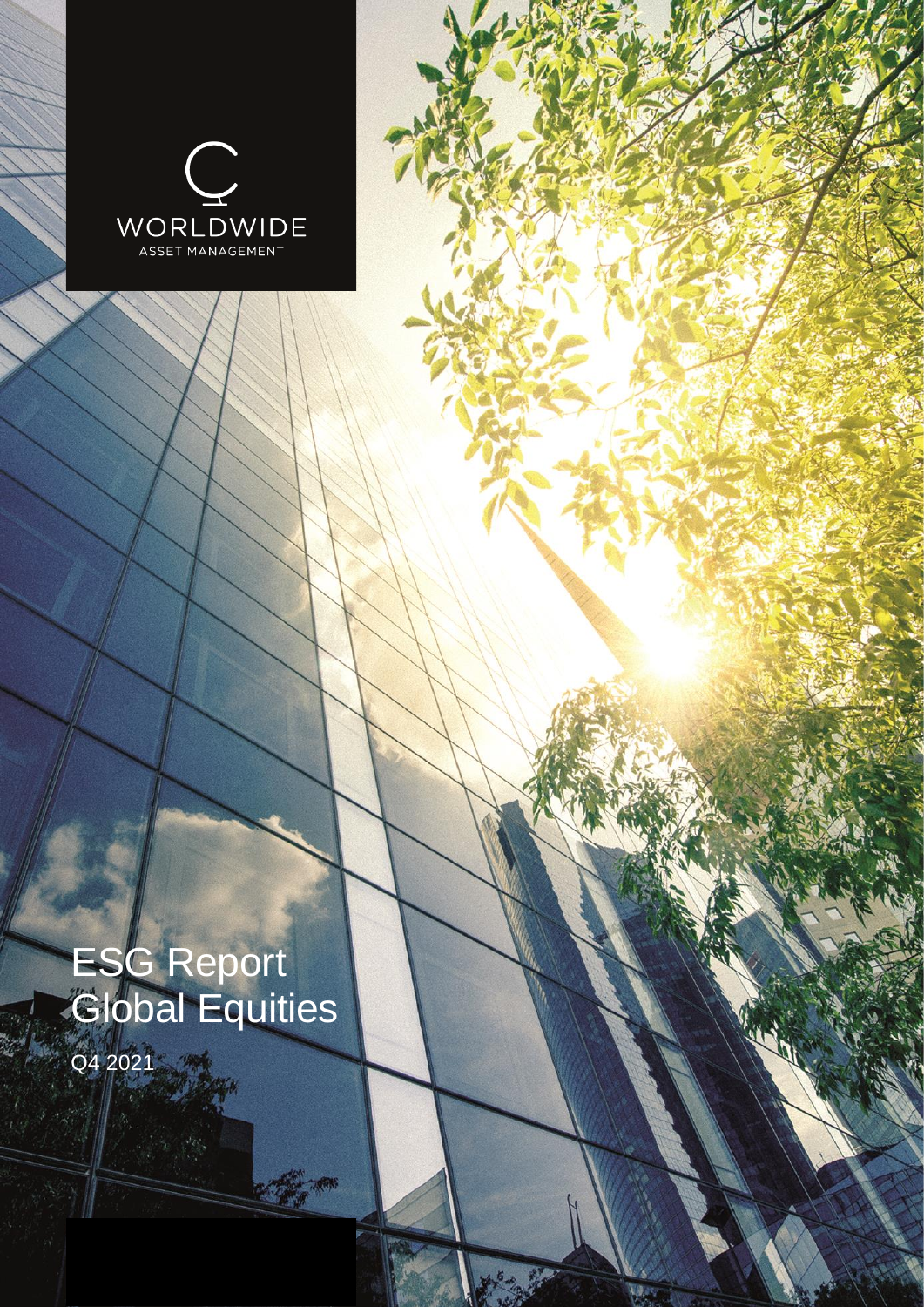

# **ESG RISK RATING**

The table below includes ESG Risk scores on the current holdings in the portfolio. The ESG Risk scores are the ESG rank assigned by Sustainalytics on a 1-to-100 scale (1 being the highest score and 100 being the lowest score).

Risk Management and Risk Exposure are the two main components of the overall score, assessing the ESG risk of the individual company and how well the company addresses and manages these risks. The table illustrates the aggregated portfolio scores and the distribution of the holdings scored by Risk Exposure and Risk Management as a percentage of the total portfolio.

|                      | <b>ESG Risk</b><br><b>Rating</b> | <b>Risk Management</b> | <b>Risk Exposure</b> |  |
|----------------------|----------------------------------|------------------------|----------------------|--|
| <b>Average Score</b> | 20                               | 55                     | 43                   |  |
|                      |                                  | <b>Exposure</b>        |                      |  |
| <b>Management</b>    | Low                              | <b>Medium</b>          | <b>High</b>          |  |
| Strong               | 18%                              | 39%                    | 14%                  |  |
| Average              | 14%                              | 14%                    | $0\%$                |  |
| Weak                 | $0\%$                            | 0%                     | 0%                   |  |

*Source: Sustainalytics, December 2021*

# **QUARTERLY HIGHLIGHTS**

In October 2021, we released our first Annual Sustainability and TCFD report. Since committing to TCFD (Taskforce on Climate-related Financial Disclosures) as an official supporter about a year before releasing our initial report, we have worked with the framework to apply on firm-level as well as integrate into investments practices. Besides addressing climate-related financial implications, the annual sustainability report also includes insights on our stewardship activities. The report is available on our website <https://cworldwide.com/downloads/sustainable-investing/>

A significant ESG event during the last quarter of 2021 was the COP26 in Glasgow. Before the long-awaited climate summit, there was hope that governments and policymakers would agree on new sharpened and ambitious though feasible climate targets. Before COP26, the International Energy Agency (IEA) said that 40% of the world's existing 8,500 coal-fired power plants must be closed by 2030, and no new ones built, to stay within the 1.5 degrees limit from the Paris climate agreement.

The conference made progress on cutting GHG emissions. However, at the last minute of the summit, the final deal agreed upon dropped the wording calling for 'phase out' of coal-fired power to rather 'phase down', predominately due to pressure from fossil fuel-dependent countries such as China and India. But at least the deal included wording on cutting fossil fuels, which despite being an obvious target of the climate future, has not until now been included in previous COP agreements.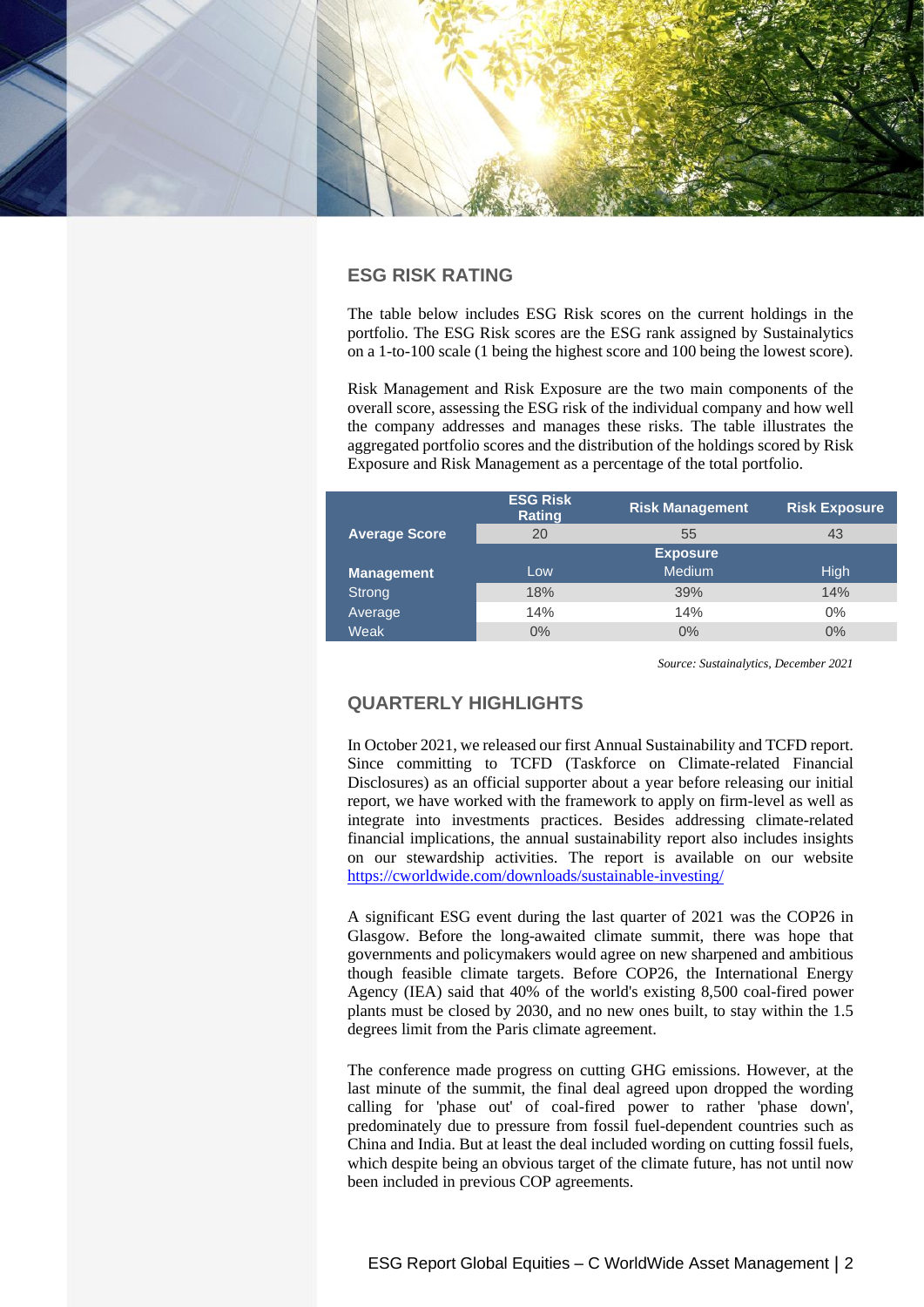

Back from the COP26, the EU continues its work on the EU Taxonomy. Discussions are currently taking place on how to categorise energy sources, and in particular heavy discussions and lobbying about nuclear power – is it green and part of the solution for the energy transition or is it a classical brown fossil fuel? In a draft proposal issued on New Year's Eve, gas and nuclear energy projects could be included in the EU. Taxonomy under environmentally sustainable economic activities, allowing companies within these industries to receive funding to help the EU meet its goal of net-zero emissions by 2050. This is just one way to manage the global net-zero commitment. Corporates and asset managers continue to have to navigate in more or less developed regulation across the globe, where also the US, Hong Kong, Taiwan, Singapore, South Korea, China, and Australia, to name a few, are all working with different sustainable investment frameworks and codes.

The outcomes from COP26 and governmental regulations and frameworks will continue to affect companies and the global markets we invest in. For us specifically, climate and emission abatement plans are part of the ongoing engagements with our investee companies. As addressed in our quarterly ESG report from Q3 2020, 9 companies in the portfolio were committed to the Science-based Targets Initiative (SBTi). However, only 4 of the 30 companies in the portfolio had net-zero targets that included scope three emissions, aligned with a 1.5-degree scenario, and were approved by SBTi. Today that number has increased to 19 committed companies and 13 of 29 companies with approved targets by SBTi, respectively.

As 2021 has seen an increased commitment from companies to commit to GHG emission reduction plans and targets, for 2022, we foresee that a lot more focus will be on how to actually reduce GHG emissions and on how climate focus will broaden to an environmental focus, in particular with a focus on biodiversity.

A few initiatives that we know from the recent years' strong focus on climate have been launched as nature initiatives. These include Nature Action 100 (as Climate Action 100+) and the Taskforce on Nature-related Financial Disclosures (TNFD) (as TCFD). We are still in the infancy stages, but we believe the initiatives will gain traction once the final framework has been published during 2022 and the beginning of 2023, respectively.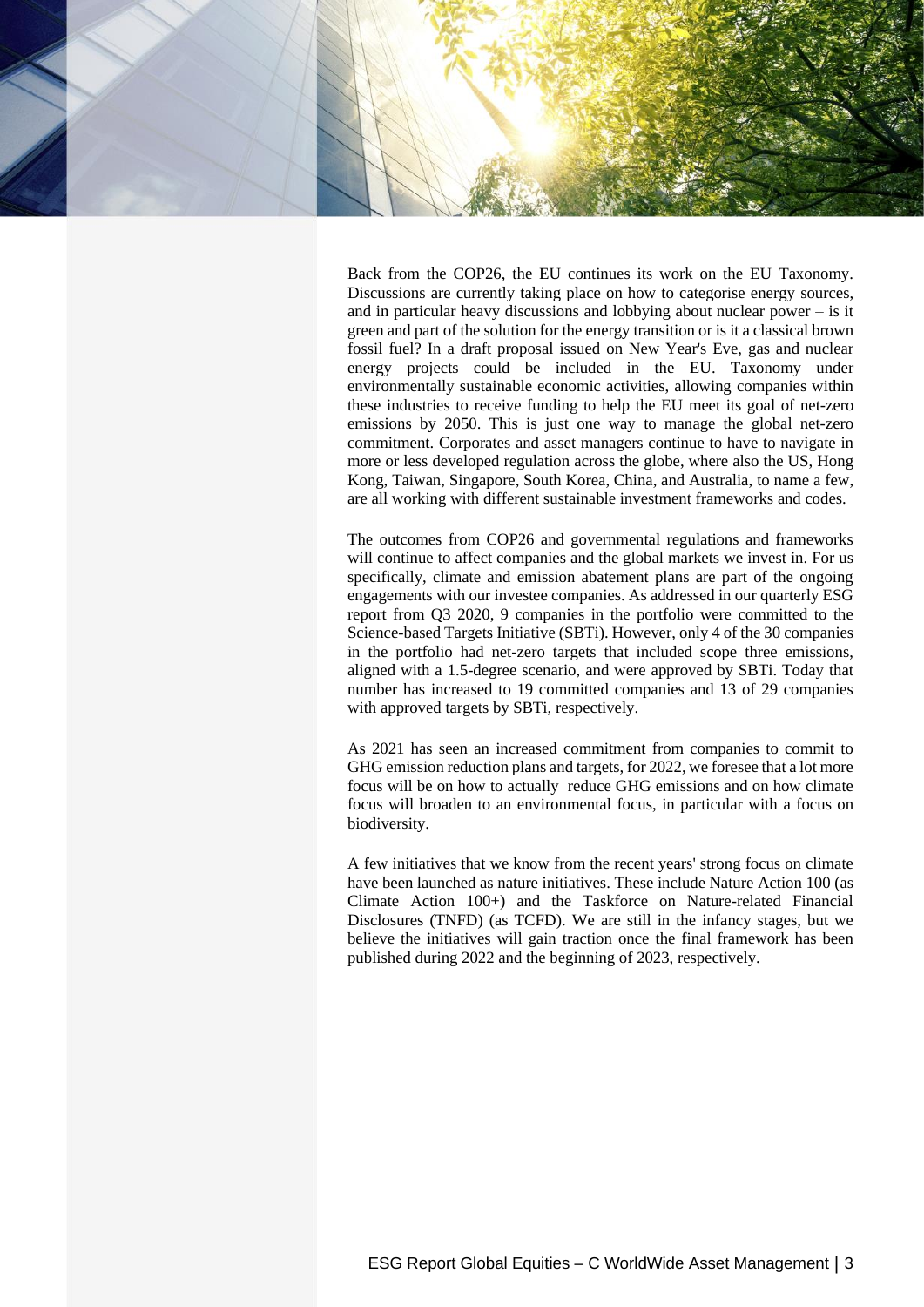

# **DIRECT ENGAGEMENT**

We participated in several engagement calls during the quarter. These include meetings with Assa Abloy, First Republic Bank, Procter & Gamble and Bank Central Asia

## **Assa Abloy**

We attended Assa Abloy's annual Sustainability Roundtable in November. For several years, the Swedish company has hosted these roundtables to meet stakeholder demand for increased information and disclosure on ESG topics. Assa Abloy has a dedicated and structured emission reduction programme, including changing the blowing mechanism in automatic doors from freon to a water-based alternative, which has reduced the company's carbon footprint significantly. Additionally, Assa Abloy is giving all sites an energy overhaul to optimise solutions, e.g., installing energy meters on plants to constantly monitor usage and using IoT in facility equipment for internal communication between equipment to reduce energy consumption. This also forms part of Assa Abloy's commitment to the SBT, where its emission reduction plan is currently being reviewed. Furthermore, the company will start to align climate reporting with the TCFD framework for its 2021 sustainability report.

Smart innovation is one of Assa Abloy's focus areas for its sustainability program. This includes developing more innovative and better packaging by reducing materials and using recycled paper. Additionally, innovation within doors, e.g. innovative sealing systems that could be used in areas with increased risk of extreme weather. As well as a new intelligent key technology where the key generates its energy for intelligent technology solutions. We left the roundtable with a confirmed belief that Assa Abloy has strong sustainability commitments that will benefit the company's future competitive positioning.

## **First Republic Bank**

In November, First Republic Bank announced expanded commitments within climate action. In a meeting with the company, we discussed the bank's target to achieve carbon neutrality for scopes 1, 2 and 3 already in 2021. This was accomplished through on-site solar, green power agreements and renewable energy credits, energy reduction initiatives and the purchase of carbon offsets from projects located in First Republic Bank's markets to offset the remaining emissions fully. First Republic Bank has purchased 100% renewable energy to cover its projected full-year 2021 electricity needs. We discussed the use of offsets in addition to the many initiatives already taken to decrease emissions. The use of offsets is likely to be reduced as the sustainable business journey continues.

Furthermore, we discussed First Republic Bank's position of not lending to to businesses operating in a number of "environmentally sensitive" industries. Some of these industries though are currently very topical and being heavily discussed, and in our view could actually still form part of the energy transition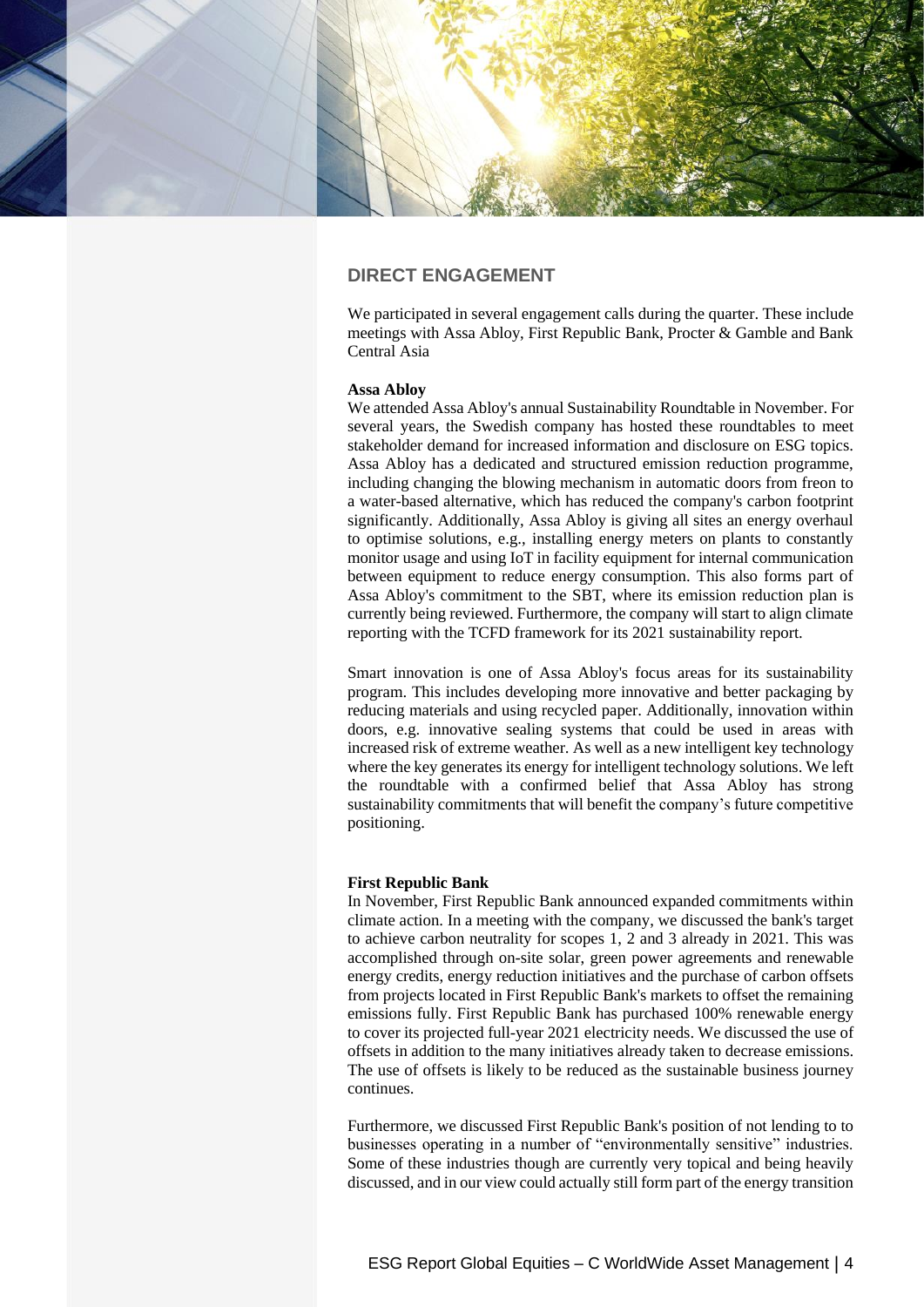

and hence be part of the solution. First Republic Bank argued that this was its first step in meeting stakeholder demands but could likely be fine-tuned in the future as market and carbon discussions evolve.

#### **Bank Central Asia (BCA)**

Despite having met BCA multiple times, this was our first dedicated ESG meeting. Our focus for the meeting was to understand the sustainability efforts at BCA better even though the bank is quite strong in the field already, especially considering its origin and standards in general in Asia might have thought otherwise. BCA was one of the first financial institutions in Indonesia to work with ESG, which has since been supported by governmental requirements introduced in 2017. We discussed sustainable finance, including lending to the palm oil industry, where BCA has set a target that all plantations must be sustainable-certified to receive lending. Currently, 70% of the palm oil exposure has this certification. We also discussed data privacy and security and the emphasis that BCA put on the education and training of all employees regularly to secure a strong knowledge level and tight safety net. Finally, we discussed the board structure and remuneration systems, where executive management KPIs, including the CFO, are linked to ESG.

#### **Procter & Gamble (P&G)**

The main discussion topics with P&G were palm oil activities and the executive director's commitment to sustainability issues, mainly deforestation and biodiversity. Within environmental issues, P&G has four key focus areas Climate, Forestry, Water and Plastic Packaging.

P&G is working heavily to develop the palm oil industry in a more sustainable direction, including certified sustainable palm oil. However, certification is not sufficient for the industry to identify issues within palm oil supply. P&G has published its findings in a report recognised by NGOs to take action and make a change. In Malaysia, P&G cooperates with one of its larger palm oil suppliers, FGV. Although FGV is accused of controversial practices, P&G continues to stay engaged to effect change and be more transparent in its development, including working with fair labour associations to continue positive development. Besides the social side of the palm oil industry, P&G uses Earthqualizer satellite mapping to proactively monitor any potential deforestation in the palm oil supply chain beyond the mills to the plantation level.

We also discussed executive management's commitment to sustainable developments in the company. In particular, since last year's shareholder majority vote to increase efforts to mitigate deforestation and associated human impact. In October, P&G launched its ESG Investor Portal, making it easier for stakeholders to find sustainability-related information and report progress. An ESG factor will be applied to the P&G STAR award compensation program for senior executives this fiscal year. The factor will range from 80-120% based on an assessment of progress towards specific long-term sustainability goals. We find that P&G has introduced some good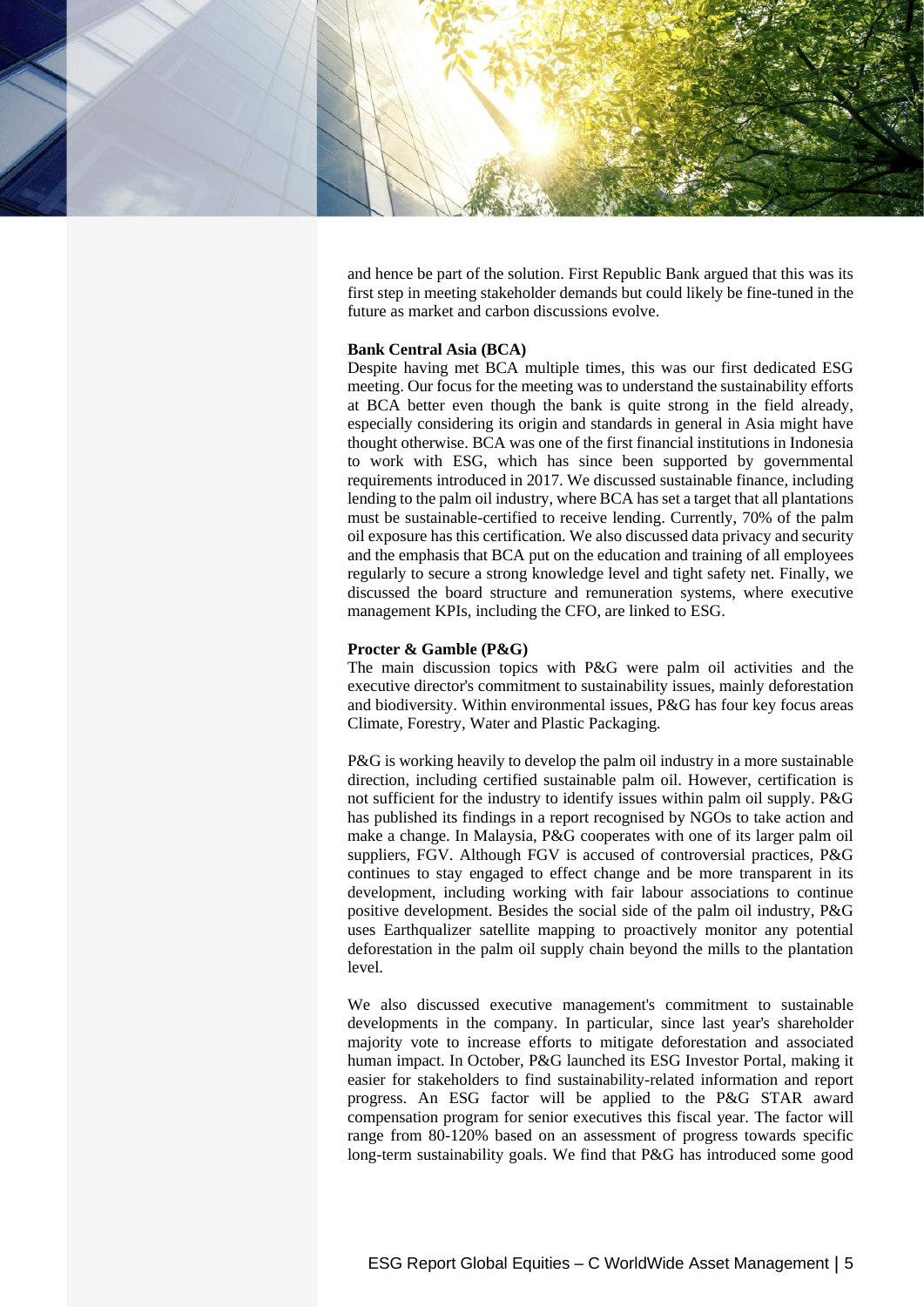

initiatives within its ESG programme that is likely to develop in a positive direction in the future, even though there is still work to be done.

# **COLLECTIVE ENGAGEMENT**

Through our cooperation with Sustainalytics, we are currently actively engaging with the following companies in the Global Equities portfolio.

### **Nestlé**

## *Child Labour in Cocoa*

The cocoa industry has been criticised for its association with child labour in its supply chain for more than fifteen years, with a particular exposure in the Ivory Coast, Ghana, Nigeria and Cameroon. About 70 per cent of the world's cocoa beans are produced in these countries. Overall, Nestlé has taken several measures concerning the change objectives but lacks an approach to measure and improve farmer income. According to Sustainalytics, Nestlé needs to demonstrate child labour monitoring and remediation systems progress. Moreover, showing how they contribute to an environment that fosters children's rights, especially regarding access to education. Furthermore, Nestlé should demonstrate progress towards a living income for cocoa-growing farmers in Ivory Coast and Ghana.

#### **Amazon.com**

#### *Freedom Association*

Due to the alleged allegation concerning several anti-union strategies, there has been a significant focus on Amazon. Since February 2020, at least 37 charges across 20 cities in the U.S. have been filed against Amazon for interfering with workers' rights to organise or form join a union. Amazon has been challenging to engage with. Sustainalytics' collective engagement results in 2021 have been limited due to hesitance regarding the continued productive dialogue established in 2020. The case concerning freedom of association has not been discussed with the company. Sustainalytics will continue to focus on Amazon's disclosure of related key metrics, prioritizations and targetsetting. The disclosures are needed to understand to what extent its approach effectively addresses concerns and opportunities to improve, ultimately avoiding reoccurring workforce-related matters.

#### *Occupational Health and Safety*

Over the past several years, Amazon has experienced recurring health and safety issues at its operations. Allegations of poor and stressful working conditions have negatively affected the mental state of the company's warehouse workers. Amazon has faced repeated protests by its staff globally regarding dangerous working conditions. In 2021, the company had replied sporadically and has not agreed to continue the dialogue. The company has requested the questions proposed for the next engagement call to decide whether to agree to a conference call. The questions will be sent over and, if the company is not agreeable, further steps will be considered to bring the company into conversation on the substantive issues of the case.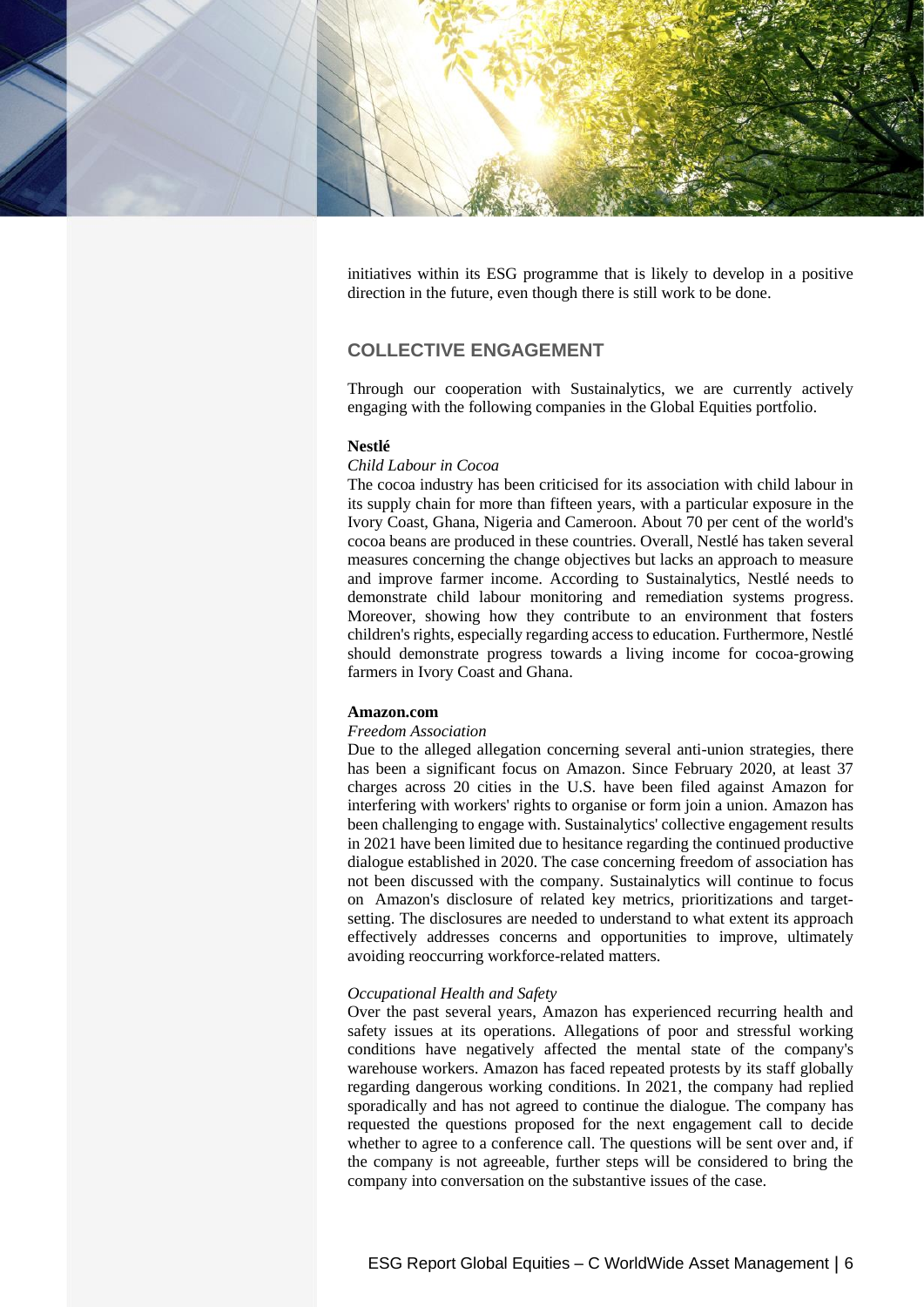

## **Samsung Electronics**

#### *Bribery and Corruption*

For several years, Samsung has struggled with accusations regarding a corruption scheme with former high-level executives. The reported practices could violate the U.N. Global Compact Principle 10 on corruption and the corresponding Guideline VII of the OECD Guidelines for Multinational Enterprises. Samsung has carried out various measures to strengthen its governance structure and compliance programme. In general, the company has been open and willing to discuss the issues related to the corruption scandal and its ethics and compliance work with Sustainalytics. The next step is to further assess Samsung based on their 2021 Sustainability Report, leading to potential recommendations and strengthening measures to ensure sustainable progress.

#### **Thermo Fisher Scientific**

#### *Involvement with Entities Violating Human Rights*

Dialogue with Thermo Fisher has been productive. The company was open to discussion and indicated that it addressed the concerns raised. A conference call was held with Thermo Fisher in November 2021. The first call focused on the engagement process and building the relationship. The company made clear its interest in engaging openly on the topic and clarified that its initial reticence had to do with understanding the process and Sustainalytics' engagement perspective better. Thermo Fisher stated that internal policy existed but would prepare a version for public disclosure. End of 2021, the company displayed on their website their commitment to conducting business ethically and being aligned with the laws of the countries they operate within. According to their United Nations Global Compact membership, they also established their commitment to the Ten Principles on human rights, labour, and anti-corruption. The next engagement call is expected to be held during the first quarter of 2022.

## **NEW POSITIONS DURING Q4 2021**

During the quarter, we initiated positions in Adobe and Assa Abloy.

#### **Adobe**

Adobe provides content creation, document management, and digital marketing and advertising software and services to creative professionals and marketers for creating, managing, delivering, measuring, optimising, and engaging with compelling content on multiple operating systems, devices, and media. The company is particularly well-known for its Photoshop and Acrobat products. The company has a low ESG risk score and no significant controversies. Key ESG topics to consider are corporate governance, human capital, and data privacy and security.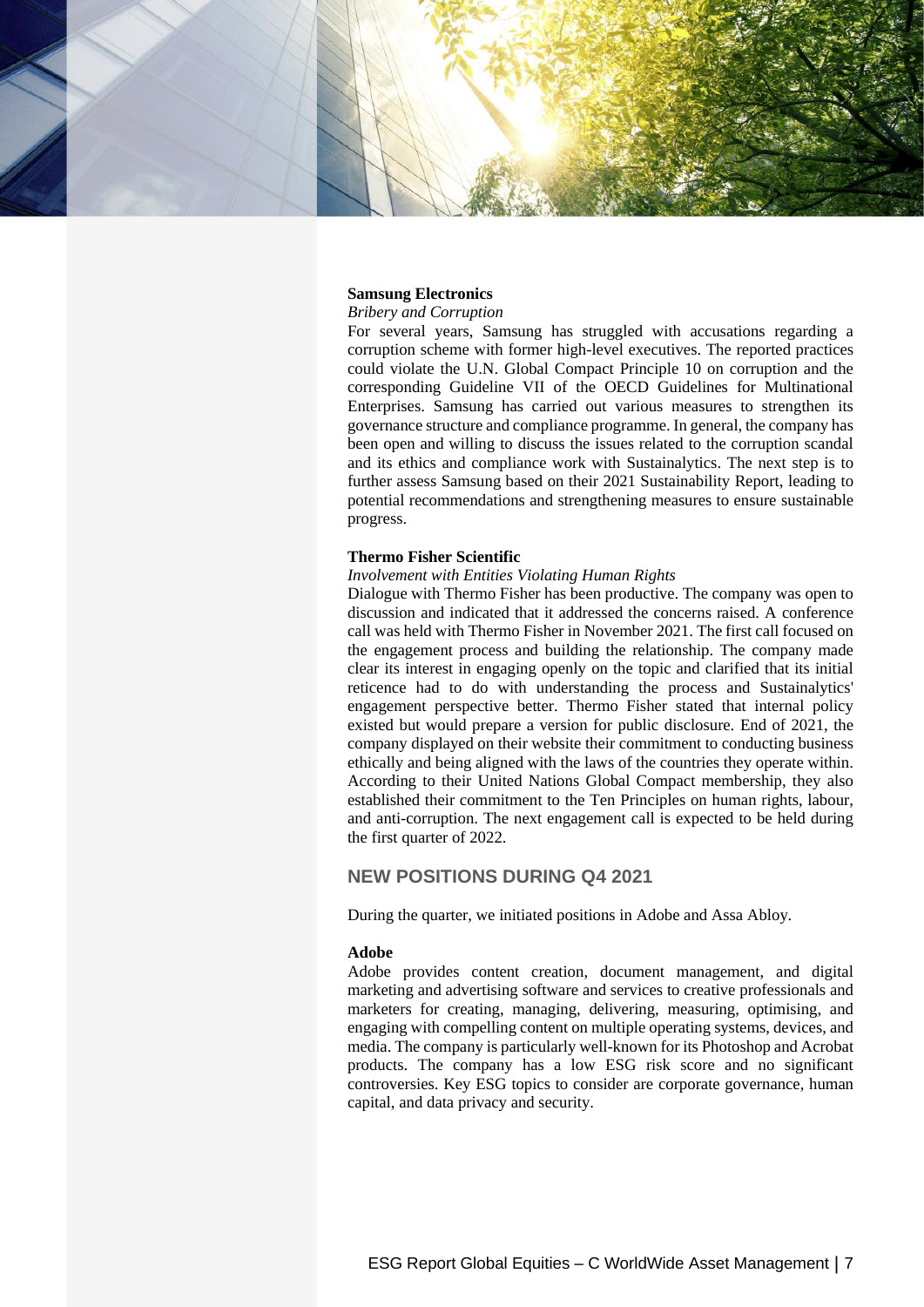

#### **Assa Abloy**

Assa Abloy has the world's most extensive installed base of locks, protecting some of the most security-sensitive buildings, including the European Parliament in Brussels. The company's product base is centred on electromechanical locks, which require identification to unlock with a key card, biometric scan, or PIN. Assa Abloy's products are sold directly to security systems integrators, locksmiths, hardware stores, and original equipment manufacturers. The company has a low ESG risk score and no evidence of controversies. Key ESG topics to consider are corporate governance, the environmental and social impact of its products, and carbon emission management.

## **CLIMATE IMPACT**

Our approach to a more sustainable future matter now more than ever. We use data from the Science Based Targets Initiative (SBTi) and the Transition Pathway Initiative (TPI) to assess the impact of climate risk in our portfolio.

We recently joined the Climate Action  $100+$  (CA100+) to accelerate our contribution to change. CA100+ is an active ownership network led by shareholders to improve the world's largest emitters' effort in addressing climate change. Our membership is aligned with our support of the Taskforce on Climate-related Financial Disclosure (TCFD), of which we became an official supporter in June 2020.

The tables on the next page summarise the current climate risk assessment of the portfolio. Firstly, we show the portfolio's carbon footprint compared with the benchmark. Secondly, we show how the portfolio aligns with the 2050 target of the Paris Agreement of a 1.5-degree net-zero scenario. Finally, we show the sectors contributing to GHG emissions based on the current portfolio.

Besides the climate risk assessment, we also show how many of the companies in the portfolio have climate targets and how ambitious these are. Currently, 71% of the portfolio's value is aligned with international climate goals. This includes ambitious targets set by the companies and committed and approved Science Based Targets (SBT).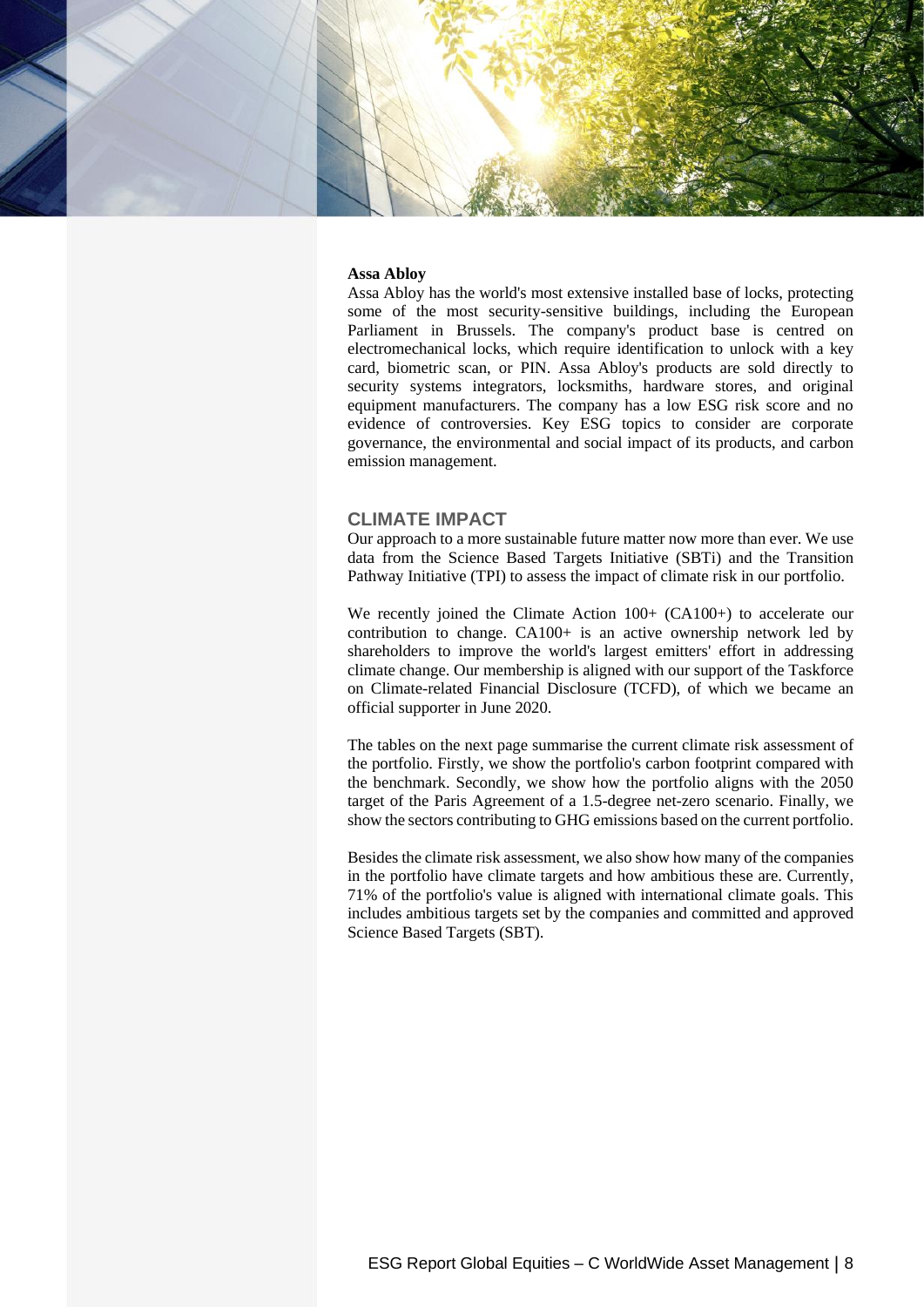

|                  | <b>Emission Exposure</b><br>tCO <sub>2</sub> e |               | <b>Relative Emission Exposure</b>    | <b>Sustainable Development</b><br>Scenario* |  |  |
|------------------|------------------------------------------------|---------------|--------------------------------------|---------------------------------------------|--|--|
|                  |                                                |               | tCO <sub>2</sub> e/mill. USD revenue |                                             |  |  |
|                  | Scope 1 & 2                                    | Incl. Scope 3 | Carbon Intensity                     | 2050 Target Paris Aligned                   |  |  |
| <b>Portfolio</b> | 14                                             | 44            | 74.22                                | $-45.25%$                                   |  |  |
| <b>Benchmark</b> | 90                                             | 367           | 202.99                               | +195.07%                                    |  |  |
| Net Performance  | 84%                                            | 88%           | 63.4%                                | $\overline{\phantom{a}}$                    |  |  |



## Sector Contributions to Emissions

Portfolio: C WorldWide Global Equities Benchmark: MSCI All Country World Index Portfolio as of 31 December 2021<br>Based on a portfolio Value of 1.000.000 USD Source: ISS ESG

63%

\*The Sustainable Development Scenario pathway is fully aligned with the Paris agreement.<br>The table indicates whether the portfolio and benchmark are expected to over-/undershoot against the allocated carbon budget until 2050

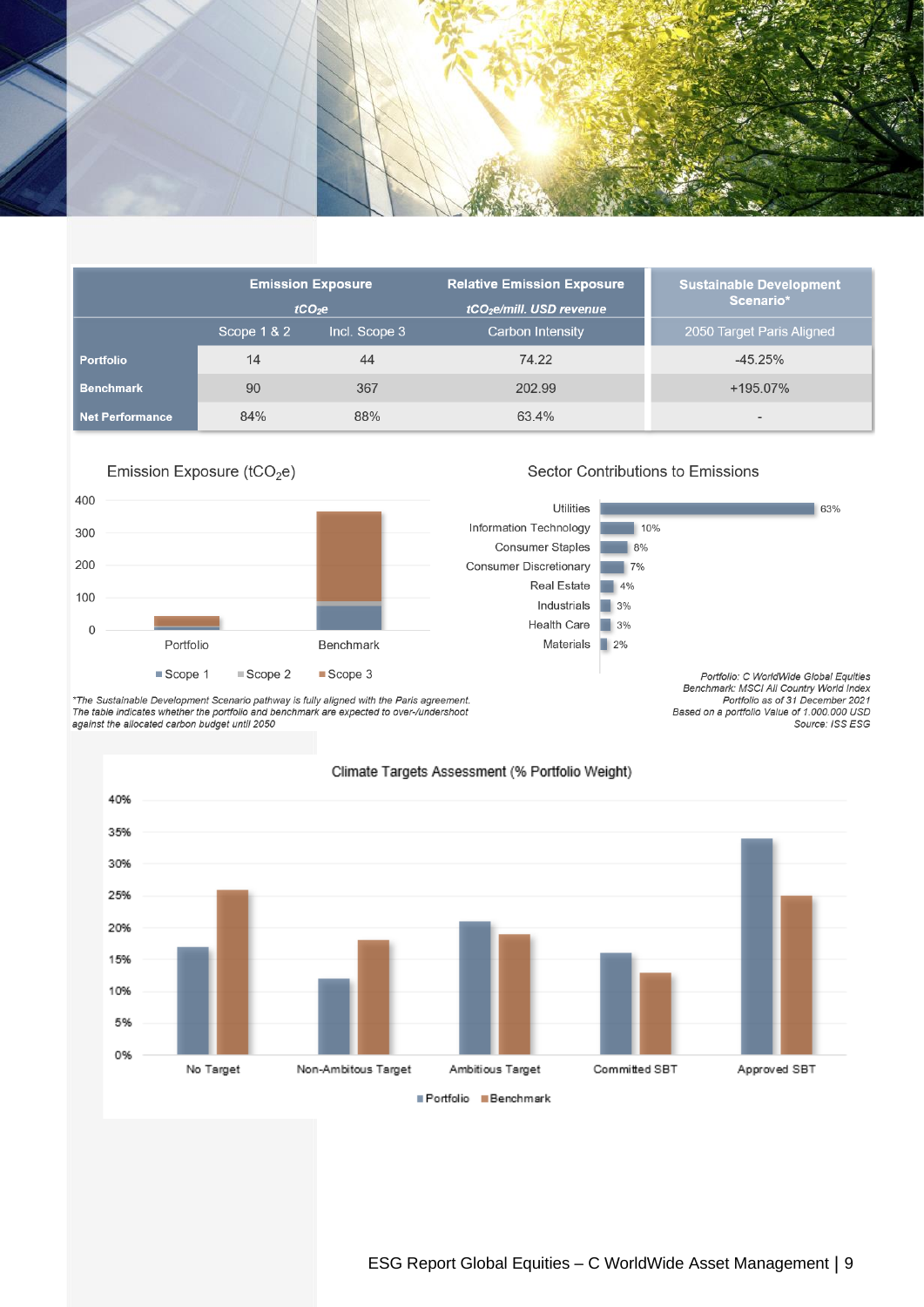

# **QUARTERLY VOTING STATUS**

A few US AGMs were on the agenda during the fourth quarter.

#### **Procter & Gamble**

Following last year's majority supported shareholder proposal for P&G to increase actions to mitigate deforestation and associated human rights risks, there has not been much progress in the last 12 months. Hence, we voted against the re-election of the Governance and Public Responsibility Committee Chair Angela Braly (former ExxonMobil director) due to a lack of progressive change. We discussed the matter with P&G following the AGM, as also mentioned in the Engagement section above.

#### **Microsoft**

Microsoft saw five shareholder proposals on its latest AGM. The majority are within social issues and governance. We voted against four of the five proposals, as detailed below.

#### *Report on gender/racial pay gap*

The U.S. has a different gender and racial statistics approach than the EU. The proposal suggests a very U.S. centric and somewhat politicised approach. It can lead to other variables being missed why one person has one pay and another has another. As there is no clear evidence that Microsoft is a laggard in this area, we voted against the proposal.

*Report on effectiveness of workplace sexual harassment policies* As Microsoft has already announced they will start to report on this item , support for this proposal seems redundant; hence we voted against it.

#### *Report on Implementation of the Fair Change Business Pledge*

As Microsoft already addresses many of the requirements under this pledge, support for this proposal would make sense regarding further enhancement of existing D&I initiatives, and we voted for the proposal.

## *Report on lobbying activities aligned with company policies*

This proposal is a good idea, but it could be easy for Microsoft to report the lobbying activities that fit its policies. A better option may be that an independent entity makes this comparison. We thus voted against the proposal.

| Company                      | Type   | <b>Date</b>      | Proponent      | Proposal<br>Number | Proposal text                                               | Voting policy<br>recommendation instruction management | Vote    | Vote against |
|------------------------------|--------|------------------|----------------|--------------------|-------------------------------------------------------------|--------------------------------------------------------|---------|--------------|
| The Procter & Gamble Company | Annual | 12 October 2021  | Management 1b  |                    | Elect Director Angela F. Braly                              | Against                                                | Against | Yes          |
| <b>Microsoft Corporation</b> | Annual | 30 November 2021 | Share Holder 8 |                    | Report on Implementation of the Fair Chance Business Pledge | For                                                    | For     | Yes          |